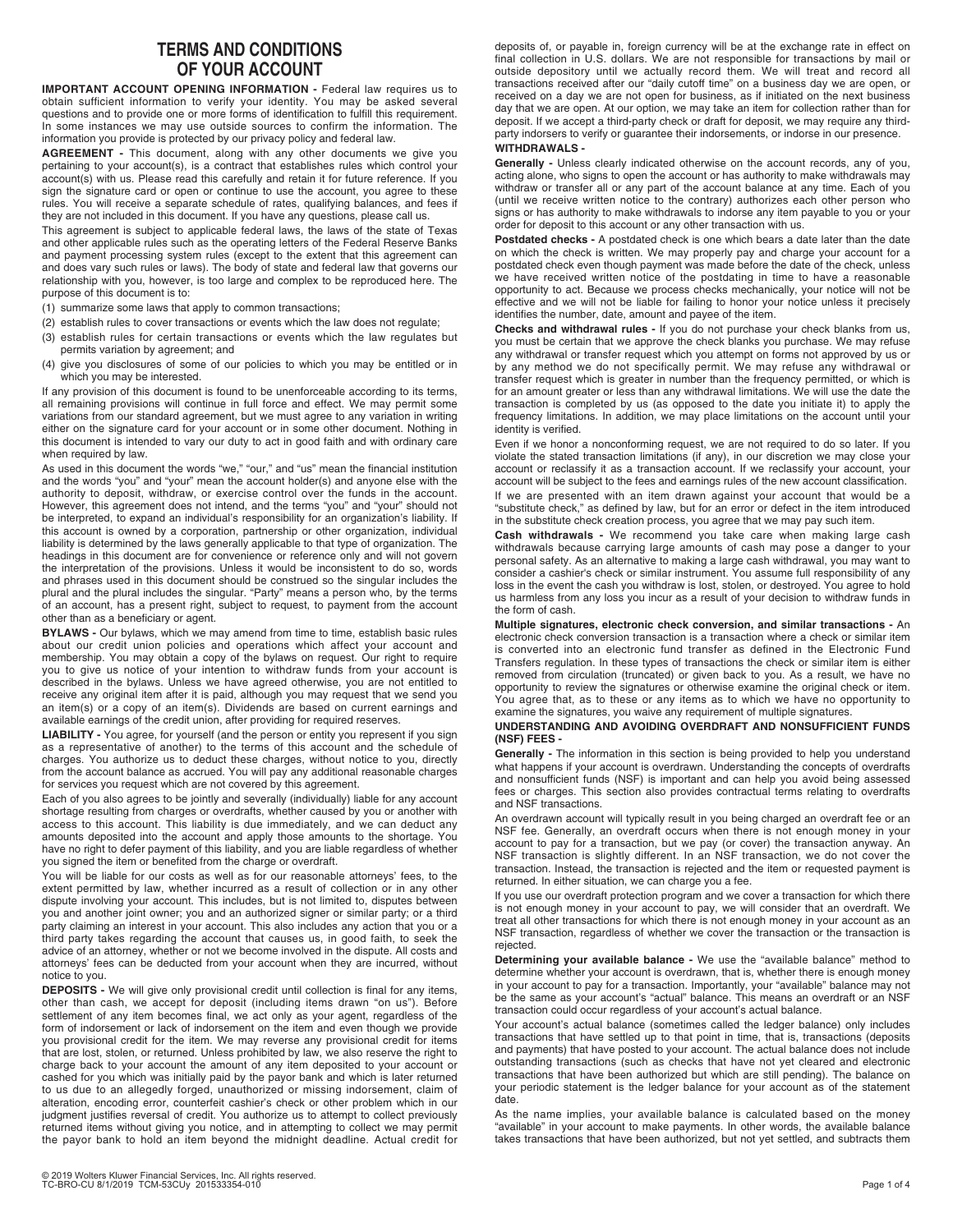from the actual balance. In addition, when calculating your available balance, any "holds" placed on deposits that have not yet cleared are also subtracted from the actual balance. For more information on how holds placed on funds in your account can impact your available balance, read the subsection titled "A temporary debit authorization hold affects your account balance."

**Overdrafts -** You understand that we may, at our discretion, honor withdrawal requests that overdraw your account. However, the fact that we may honor withdrawal requests that overdraw the account balance does not obligate us to do so later. So you can NOT rely on us to pay overdrafts on your account regardless of how frequently or under what circumstances we have paid overdrafts on your account in the past. We can change our practice of paying, or not paying, discretionary overdrafts on your account without notice to you. You can ask us if we have other account services that might be available to you where we commit to paying overdrafts under certain circumstances, such as an overdraft protection line-of-credit or a plan to sweep funds from another account you have with us. You agree that we may charge fees for overdrafts. For consumer accounts, we will not charge fees for overdrafts caused by ATM withdrawals or one-time debit card transactions if you have not optedin to that service. We may use subsequent deposits, including direct deposits of social security or other government benefits, to cover such overdrafts and overdraft fees.

**Nonsufficient funds (NSF) fees -** If an item drafted by you (such as a check) or a transaction you set up (such as a preauthorized transfer) is presented for payment in an amount that is more than the amount of money available in your account, and we decide not to pay the item or transaction, you agree that we can charge you an NSF fee for returning the payment. Be aware that such an item or payment may be presented multiple times and that we do not monitor or control the number of times a transaction is presented for payment. You agree that we may charge you an NSF fee each time a payment is presented if the amount of money available in your account is not sufficient to cover the payment, regardless of the number of times the payment is presented.

Payment types - Some, but not necessarily all, of the ways you can access the funds in your account include debit card transactions, automated clearing house (ACH) transactions, and check transactions. All these payment types can use different processing systems and some may take more or less time to post. This information is important for a number of reasons. For example, keeping track of the checks you write and the timing of the preauthorized payments you set up will help you to know what other transactions might still post against your account. For information about how and when we process these different payment types, see the "Payment order of items" subsection below.

**Balance information -** Keeping track of your balance is important. You can review your balance in a number of ways including reviewing your periodic statement, reviewing your balance online, accessing your account information by phone, or coming into one of our branches.

**Funds availability -** Knowing when funds you deposit into your checking account will be made available for withdrawal is another important concept that can help you avoid being assessed fees or charges. Please see our funds availability disclosure for information on when different types of deposits will be made available for withdrawal. For those accounts to which our funds availability policy disclosure does not apply, you can ask us when you make a deposit when those funds will be available for withdrawal. An item may be returned after the funds from the deposit of that item are made available for withdrawal. In that case, we will reverse the credit of the item. We may determine the amount of available funds in your account for the purpose of deciding whether to return an item for insufficient funds at any time between the times we receive the item and when we return the item or send a notice in lieu of return. We need only make one determination, but if we choose to make a subsequent determination, the account balance at the subsequent time will determine whether there are insufficient available funds.

**A temporary debit authorization hold affects your account balance -** On debit card purchases, merchants may request a temporary hold on your account for a specified sum of money when the merchant does not know the exact amount of the purchase at the time the card is authorized. The amount of the temporary hold may be more than the actual amount of your purchase. Some common transactions where this occurs involve purchases of gasoline, hotel rooms, or meals at restaurants. When this happens, our processing system cannot determine that the amount of the hold exceeds the actual amount of your purchase. This temporary hold, and the amount charged to your account, will eventually be adjusted to the actual amount of your purchase, but it could be three calendar days, or even longer in some cases, before the adjustment is made. Until the adjustment is made, the amount of funds in your account available for other transactions will be reduced by the amount of the temporary hold. If another transaction is presented for payment in an amount greater than the funds left after the deduction of the temporary hold amount, you will be charged an NSF or overdraft fee according to our NSF or overdraft fee policy. You will be charged the fee even if you would have had sufficient funds in your account if the amount of the hold had been equal to the amount of your purchase.

**Payment order of items -** The order in which items are paid is important if there is not enough money in your account to pay all of the items that are presented. The payment order can affect the number of items overdrawn or returned unpaid and the amount of the fees you may have to pay. To assist you in managing your account, we are providing you with the following information regarding how we process those items.

Our policy is to process items in the order they are received on the day they are processed.

If a check, item or transaction is presented without sufficient funds in your account to pay it, you will be charged an NSF or overdraft fee according to our NSF or overdraft fee policy. We will not charge you a fee for paying an overdraft of an ATM or one-time debit card transaction if this is a consumer account and you have not opted-in to that service. The amounts of the overdraft and NSF fees are disclosed elsewhere, as are your rights to opt in to overdraft services for ATM and one-time debit card transactions, if applicable. We encourage you to make careful records and practice

good account management. This will help you to avoid creating items without sufficient funds and potentially incurring the resulting fees.

**UNIFORM SINGLE-PARTY OR MULTIPLE-PARTY ACCOUNT SELECTION FORM NOTICE -** The type of account you select may determine how property passes on your death. Your will may not control the disposition of funds held in some of the following accounts. You may choose to designate one or more convenience signers on an account, even if the account is not a convenience account. A designated convenience signer may make transactions on your behalf during your lifetime, but does not own the account during your lifetime. The designated convenience signer owns the account on your death only if the convenience signer is also designated as a P.O.D. payee or trust account beneficiary.

**SINGLE-PARTY ACCOUNT WITHOUT "P.O.D." (PAYABLE ON DEATH) DESIGNATION -** The party to the account owns the account. On the death of the party, ownership of the account passes as a part of the party's estate under the party's will or by intestacy.

**SINGLE-PARTY ACCOUNT WITH "P.O.D." (PAYABLE ON DEATH) DESIGNATION -** The party to the account owns the account. On the death of the party, ownership of the account passes to the P.O.D. beneficiaries of the account. The account is not a part of the party's estate.

**MULTIPLE-PARTY ACCOUNT WITHOUT RIGHT OF SURVIVORSHIP -** The parties to the account own the account in proportion to the parties' net contributions to the account. The financial institution may pay any sum in the account to a party at any time. On the death of a party, the party's ownership of the account passes as a part of the party's estate under the party's will or by intestacy.

**MULTIPLE-PARTY ACCOUNT WITH RIGHT OF SURVIVORSHIP -** The parties to the account own the account in proportion to the parties' net contributions to the account. The financial institution may pay any sum in the account to a party at any time. On the death of a party, the party's ownership of the account passes to the surviving parties.

**MULTIPLE-PARTY ACCOUNT WITH RIGHT OF SURVIVORSHIP AND "P.O.D." (PAYABLE ON DEATH) DESIGNATION -** The parties to the account own the account in proportion to the parties' net contributions to the account. The financial institution may pay any sum in the account to a party at any time. On the death of the last surviving party, the ownership of the account passes to the P.O.D. beneficiaries.

**CONVENIENCE ACCOUNT -** The parties to the account own the account. One or more convenience signers to the account may make account transactions for a party. A convenience signer does not own the account. On the death of the last surviving party, ownership of the account passes as a part of the last surviving party's estate under the last surviving party's will or by intestacy. The financial institution may pay funds in the account to a convenience signer before the financial institution receives notice of the death of the last surviving party. The payment to a convenience signer does not affect the parties' ownership of the account.

**BUSINESS, ORGANIZATION AND ASSOCIATION ACCOUNTS - Earnings in the** form of interest, dividends, or credits will be paid only on collected funds, unless otherwise provided by law or our policy. You represent that you have the authority to open and conduct business on this account on behalf of the entity. We may require the governing body of the entity opening the account to give us a separate authorization telling us who is authorized to act on its behalf. We will honor the authorization until we actually receive written notice of a change from the governing body of the entity.

**STOP PAYMENTS -** Unless otherwise provided, the rules in this section cover stopping payment of items such as checks and drafts. Rules for stopping payment of other types of transfers of funds, such as consumer electronic fund transfers, may be established by law or our policy. If we have not disclosed these rules to you elsewhere, you may ask us about those rules.

We may accept an order to stop payment on any item from any one of you. You must make any stop-payment order in the manner required by law; it must be made in a dated, authenticated record that describes the item with certainty. (Generally, a "record" is information that is stored in such a way that it can be retrieved and can be heard or read and understood – you can ask us what type of stop-payment records you can give us). We must receive it in time to give us a reasonable opportunity to act on it before our stop-payment cutoff time. Because stop-payment orders are handled by computers, to be effective, your stop-payment order must precisely identify the number, date, and amount of the item, and the payee.

You may stop payment on any item drawn on your account whether you sign the item or not. Your stop-payment order is effective for six months. Your order will lapse after that time if you do not renew the order in writing before the end of the six-month period. We are not obligated to notify you when a stop-payment order expires.

If you stop payment on an item and we incur any damages or expenses because of the stop payment, you agree to indemnify us for those damages or expenses, including attorneys' fees. You assign to us all rights against the payee or any other holder of the item. You agree to cooperate with us in any legal actions that we may take against such persons. You should be aware that anyone holding the item may be entitled to enforce payment against you despite the stop-payment order.

Our stop-payment cutoff time is one hour after the opening of the next banking day after the banking day on which we receive the item. Additional limitations on our obligation to stop payment are provided by law (e.g., we paid the item in cash or we certified the item).

**TELEPHONE TRANSFERS -** A telephone transfer of funds from this account to another account with us, if otherwise arranged for or permitted, may be made by the same persons and under the same conditions generally applicable to withdrawals made in writing. Limitations on the number of telephonic transfers from a savings account are described elsewhere.

**AMENDMENTS AND TERMINATION -** We may change our bylaws and any term of this agreement. Rules governing changes in rates are provided separately in the Truth-in-Savings disclosure or in another document. For other changes we will give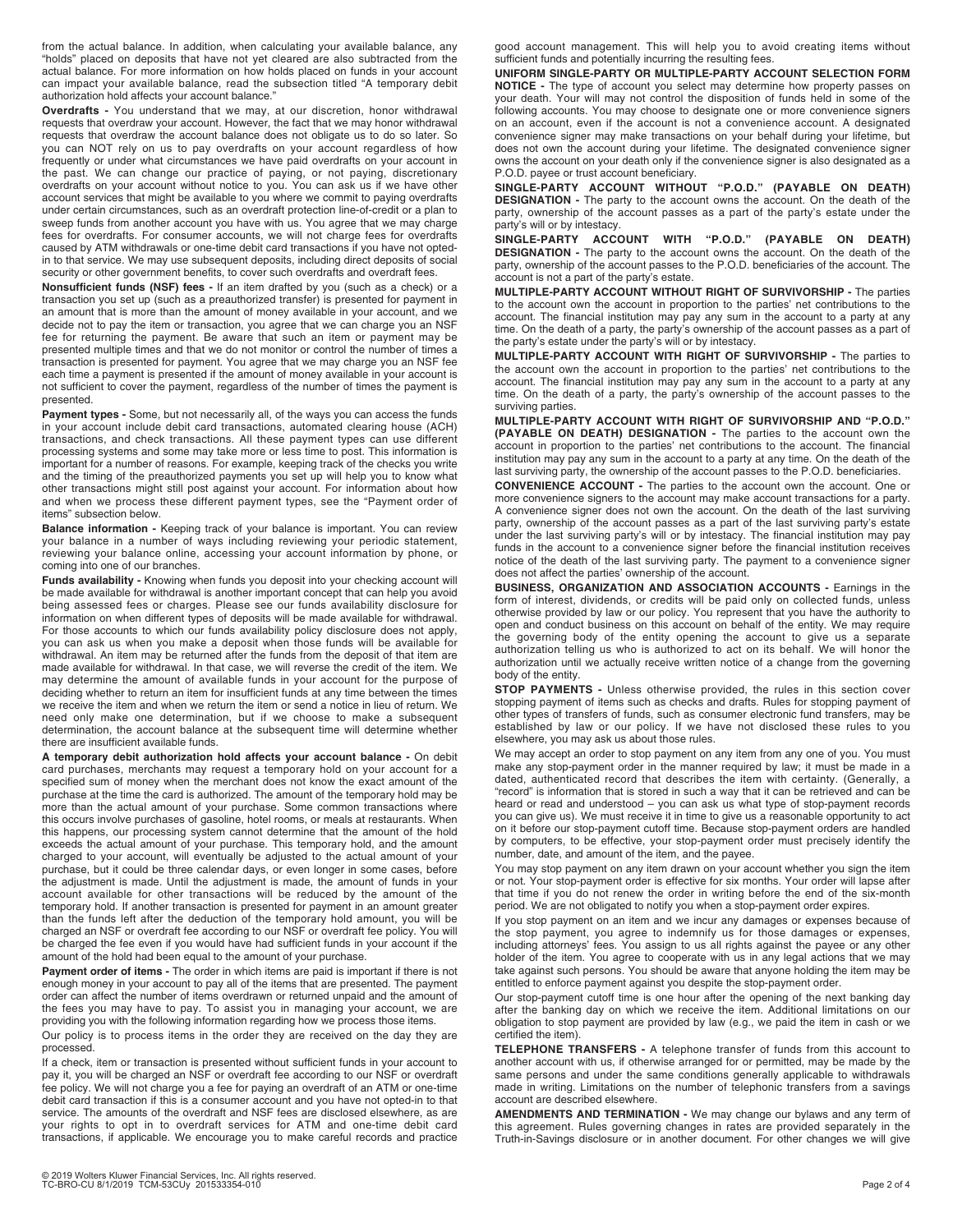you reasonable notice in writing or by any other method permitted by law. We may close this account if your membership in the credit union terminates, or by giving reasonable notice to you and tender of the account balance personally or by mail. Items presented for payment after the account is closed may be dishonored. When you close your account, you are responsible for leaving enough money in the account to cover any outstanding items and charges to be paid from the account. Only a joint tenant that is a member can close an account. Reasonable notice depends on the circumstances, and in some cases such as when we cannot verify your identity or we suspect fraud, it might be reasonable for us to give you notice after the change or account closure becomes effective. For instance, if we suspect fraudulent activity with respect to your account, we might immediately freeze or close your account and then give you notice. At our option, we may suspend your rights to member services if you violate the terms of this agreement. If we have notified you of a change in any term of your account and you continue to have your account after the effective date of the change, you have agreed to the new term(s).

**NOTICES -** Any written notice you give us is effective when we actually receive it, and it must be given to us according to the specific delivery instructions provided elsewhere, if any. We must receive it in time to have a reasonable opportunity to act on it. If the notice is regarding a check or other item, you must give us sufficient information to be able to identify the check or item, including the precise check or item number, amount, date and payee. Written notice we give you is effective when it is deposited in the United States Mail with proper postage and addressed to your mailing address we have on file. Notice to any of you is notice to all of you.

**STATEMENTS - Your duty to report unauthorized signatures, alterations and forgeries -** You must examine your statement of account with "reasonable promptness." If you discover (or reasonably should have discovered) any unauthorized signatures or alterations, you must promptly notify us of the relevant facts. As between you and us, if you fail to do either of these duties, you will have to either share the loss with us, or bear the loss entirely yourself (depending on whether we used ordinary care and, if not, whether we contributed to the loss). The loss could be not only with respect to items on the statement but other items with unauthorized signatures or alterations by the same wrongdoer.

You agree that the time you have to examine your statement and report to us will depend on the circumstances, but will not, in any circumstance, exceed a total of 30 days from when the statement is first sent or made available to you.

You further agree that if you fail to report any unauthorized signatures, alterations or forgeries in your account within 60 days of when we first send or make the statement available, you cannot assert a claim against us on any items in that statement, and as between you and us the loss will be entirely yours. This 60-day limitation is without regard to whether we used ordinary care. The limitation in this paragraph is in addition to that contained in the first paragraph of this section.

**Your duty to report other errors or problems -** In addition to your duty to review your statements for unauthorized signatures, alterations and forgeries, you agree to examine your statement with reasonable promptness for any other error or problem such as an encoding error or an unexpected deposit amount. Also, if you receive or we make available either your items or images of your items, you must examine them for any unauthorized or missing indorsements or any other problems. You agree that the time you have to examine your statement and items and report to us will depend on the circumstances. However, this time period shall not exceed 60 days. Failure to examine your statement and items and report any errors to us within 60 days of when we first send or make the statement available precludes you from asserting a claim against us for any errors on items identified in that statement and as between you and us the loss will be entirely yours.

**Errors relating to electronic fund transfers or substitute checks -** For information on errors relating to electronic fund transfers (e.g., on-line, mobile, debit card or ATM transactions) refer to your Electronic Fund Transfers disclosure and the sections on consumer liability and error resolution. For information on errors relating to a substitute check you received, refer to your disclosure entitled Substitute Checks and Your Rights.

**Duty to notify if statement not received -** You agree to immediately notify us if you do not receive your statement by the date you normally expect to receive it. Not receiving your statement in a timely manner is a sign that there may be an issue with your account, such as possible fraud or identity theft.

**ACCOUNT TRANSFER -** This account may not be transferred or assigned without our prior written consent.

**DIRECT DEPOSITS -** If we are required for any reason to reimburse the federal government for all or any portion of a benefit payment that was directly deposited into your account, you authorize us to deduct the amount of our liability to the federal government from the account or from any other account you have with us, without prior notice and at any time, except as prohibited by law. We may also use any other legal remedy to recover the amount of our liability.

**TEMPORARY ACCOUNT AGREEMENT -** If the account documentation indicates that this is a temporary account agreement, each person who signs to open the account or has authority to make withdrawals (except as indicated to the contrary) may transact business on this account. However, we may at some time in the future restrict or prohibit further use of this account if you fail to comply with the requirements we have imposed within a reasonable time.

**RIGHT TO REPAYMENT OF INDEBTEDNESS -** You each agree that we may (without prior notice and when permitted by law) charge against and deduct from this account any due and payable debt any of you owe us now or in the future. If this account is owned by one or more of you as individuals, we may set off any funds in the account against a due and payable debt a partnership owes us now or in the future, to the extent of your liability as a partner for the partnership debt. If your debt arises from a promissory note, then the amount of the due and payable debt will be the full amount we have demanded, as entitled under the terms of the note, and this amount may include any portion of the balance for which we have properly accelerated the due date.

In addition to these contract rights, we may also have rights under a "statutory lien." A "lien" on property is a creditor's right to obtain ownership of the property in the event a debtor defaults on a debt. A "statutory lien" is one created by federal or state statute. If federal or state law provides us with a statutory lien, then we are authorized to apply, without prior notice, your shares and dividends to any debt you owe us, in accord with the statutory lien.

Neither our contract rights nor rights under a statutory lien apply to this account if prohibited by law. For example, neither our contract rights nor rights under a statutory lien apply to this account if: (a) it is an Individual Retirement Account or similar taxdeferred account, or (b) the debt is created by a consumer credit transaction under a credit card plan (but this does not affect our rights under any consensual security interest), or (c) the debtor's right of withdrawal arises only in a representative capacity, or (d) the debt is created by a home equity loan. We will not be liable for the dishonor of any check or draft when the dishonor occurs because we charge and deduct an amount you owe us from your account. You agree to hold us harmless from any claim arising as a result of our exercise of our right to repayment.

**RESTRICTIVE LEGENDS OR INDORSEMENTS -** The automated processing of the large volume of checks we receive prevents us from inspecting or looking for restrictive legends, restrictive indorsements or other special instructions on every check. For this reason, we are not required to honor any restrictive legend or indorsement or other special instruction placed on checks you write unless we have agreed in writing to the restriction or instruction. Unless we have agreed in writing, we are not responsible for any losses, claims, damages, or expenses that result from your placement of these restrictions or instructions on your checks. Examples of restrictive legends placed on checks are "must be presented within 90 days" or "not valid for more than \$1,000.00." The payee's signature accompanied by the words "for deposit only" is an example of a restrictive indorsement.

PLEDGES - Each owner of this account may pledge all or any part of the funds in it for any purpose to which we agree. Any pledge of this account must first be satisfied before the rights of any surviving account owner or account beneficiary become effective.

**CHECK PROCESSING -** We process items mechanically by relying solely on the information encoded in magnetic ink along the bottom of the items. This means that we do not individually examine all of your items to determine if the item is properly completed, signed and indorsed or to determine if it contains any information other than what is encoded in magnetic ink. You agree that we have exercised ordinary care if our automated processing is consistent with general banking practice, even though we do not inspect each item. Because we do not inspect each item, if you write a check to multiple payees, we can properly pay the check regardless of the number of indorsements unless you notify us in writing that the check requires multiple indorsements. We must receive the notice in time for us to have a reasonable opportunity to act on it, and you must tell us the precise date of the check, amount, check number and payee. We are not responsible for any unauthorized signature or alteration that would not be identified by a reasonable inspection of the item. Using an automated process helps us keep costs down for you and all account holders.

**CHECK CASHING -** We may charge a fee for anyone that does not have an account with us who is cashing a check, draft or other instrument written on your account. We may also require reasonable identification to cash such a check, draft or other instrument. We can decide what identification is reasonable under the circumstances and such identification may be documentary or physical and may include collecting a thumbprint or fingerprint.

**INDORSEMENTS -** We may accept for deposit any item payable to you or your order, even if they are not indorsed by you. We may give cash back to any one of you. We may supply any missing indorsement(s) for any item we accept for deposit or collection, and you warrant that all indorsements are genuine.

To ensure that your check or share draft is processed without delay, you must indorse it (sign it on the back) in a specific area. Your entire indorsement (whether a signature or a stamp) along with any other indorsement information (e.g. additional indorsements, ID information, driver's license number, etc.) must fall within 1<sup>1</sup>/<sub>2</sub>" of the "trailing edge" of a check. Indorsements must be made in blue or black ink, so that they are readable by automated check processing equipment.

As you look at the front of a check, the "trailing edge" is the left edge. When you flip the check over, be sure to keep all indorsement information within  $1\frac{1}{2}$ " of that edge.



BACK OF CHECK